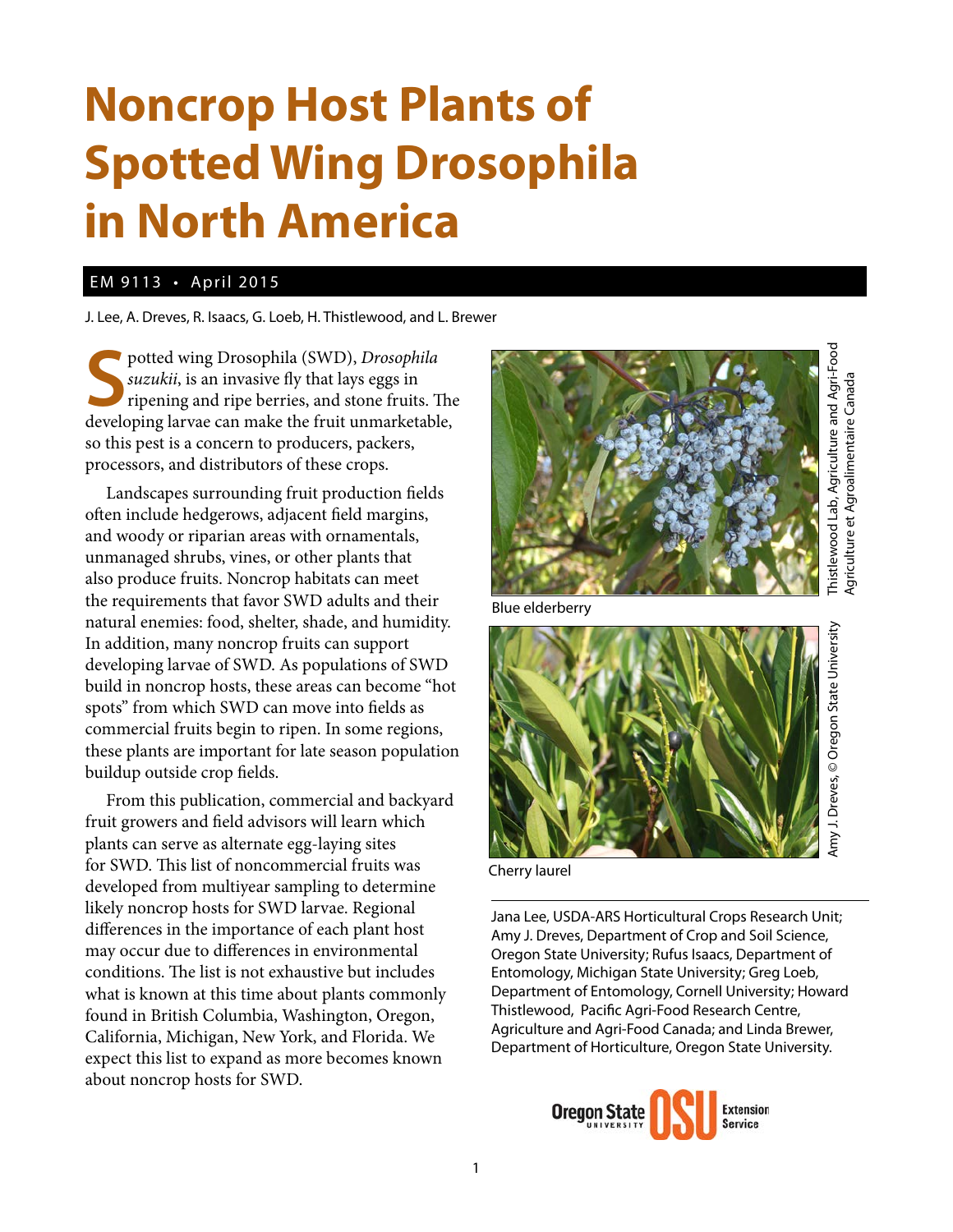| <b>Noncrop Fruits Found to Support SWD Larval Development</b> |  |  |  |
|---------------------------------------------------------------|--|--|--|
| in Fruit-Producing Regions of North America                   |  |  |  |

| <b>Common name</b>                                              | Scientific name <sup>1</sup>                                                                                  | <b>Family</b>   | <b>Fruit timing</b> |
|-----------------------------------------------------------------|---------------------------------------------------------------------------------------------------------------|-----------------|---------------------|
| Barberry: hollyleaved                                           | Berberis aquifolium Pursh                                                                                     | Berberidaceae   | Summer-fall         |
| Blackberry: Allegheny,<br>Himalaya                              | Rubus allegheniensis Porter, R. bifrons<br>Vest                                                               | Rosaceae        | Summer-fall         |
| Buckthorn: cascara,<br>common                                   | Rhamnus purshiana DC., R. cathartica L.                                                                       | Rhamnaceae      | Late summer-fall    |
| Cherry: wild, mahaleb,<br>black, chokecherry                    | Prunus avium (L.) L., P. mahaleb L.,<br>P. serotina Ehrh., P. virginiana L.                                   | Rosaceae        | Summer              |
| Cotoneaster: milkflower                                         | Cotoneaster lacteus W.W. Sm.                                                                                  | Rosaceae        | Spring-summer       |
| Currant: golden, northern<br>black                              | Ribes aureum Pursh, R. hudsonianum<br>Richardson                                                              | Grossulariaceae | Summer              |
| Dogwood: silky, stiff,<br>Japanese, gray, redosier <sup>2</sup> | Cornus amomum Mill., C. foemina Mill.,<br>C. kousa Hance, C. racemosa Lam.,<br>C. sericea L.                  | Cornaceae       | Summer-fall         |
| Elderberry: blue, black,<br><b>Rocky Mountain elder</b>         | Sambucus nigra spp. cerulea (Raf.)<br>R. Bolli, S. nigra L., S. racemosa var.<br>melanocarpa (A. Gray) McMinn | Adoxaceae       | Summer-fall         |
| Fig <sup>3</sup>                                                | Ficus carica (L.)                                                                                             | Moraceae        | Summer-fall         |
| Honeysuckle: Bell's, blue,<br>Morrow's, tatarian                | Lonicera X bella Zabel, L. caerulea L.,<br>L. morrowii A. Gray, L. tatarica L.                                | Caprifoliaceae  | Summer-fall         |
| Laurel: cherry, Portugal                                        | Prunus laurocerasus L., P. lusitanica L.                                                                      | Rosaceae        | Summer-fall         |
| Mulberry: 'Illinois ever<br>bearing', black, red                | Morus alba x rubra, M. nigra L.,<br>M. rubra L.                                                               | Moraceae        | Summer-fall         |
| Nightshade: bittersweet <sup>2</sup>                            | Solanum dulcamara L.                                                                                          | Solanaceae      | Summer-fall         |
| Oleaster: autumn olive                                          | Elaeagnus umbellata Thunb.                                                                                    | Elaeagnaceae    | Summer              |
| Orange jasmine <sup>4</sup>                                     | Murraya paniculata (L.) Jack                                                                                  | Rutaceae        | Fall                |
| Pokeweed: American                                              | Phytolacca americana L.                                                                                       | Phytolaccaceae  | Summer-fall         |
| Salmonberry                                                     | Rubus spectabilis Pursh                                                                                       | Rosaceae        | Summer              |
| Snowberry: common <sup>2</sup>                                  | Symphoricarpos albus (L.) S.F. Blake                                                                          | Caprifoliaceae  | <b>Fall-winter</b>  |
| Spicebush                                                       | Lindera benzoin (L.) Blume                                                                                    | Lauraceae       | Fall                |
| Sweet box                                                       | Sarcococca confusa Sealy                                                                                      | <b>Buxaceae</b> | <b>Fall-spring</b>  |

1 Taxonomic names are from the Integrated Taxonomic Information System (ITIS) (http://www.itis.gov) except for S. confusa, which was taken from the USDA Germplasm Resources Information Network (GRIN) (http://www.ars-grin.gov/ cgi-bin/npgs/html/tax\_search.pl).

2 Common snowberry, redosier dogwood, and bittersweet nightshade were repeatedly sampled in the dry interior of British Columbia. SWD larvae were not found there but were found in those hosts in Oregon, Michigan, and New York. Similar regional differences in the importance of plant hosts may occur.

3 Host record in Yu, Zalom & Hamby. 2013. *J. Economic Entomology*.

4 Host record in Plant Inspection Advisory report, Memo to: Bureau of Plant & Apiary Inspectors and Supervisor, Florida, May 6, 2010.